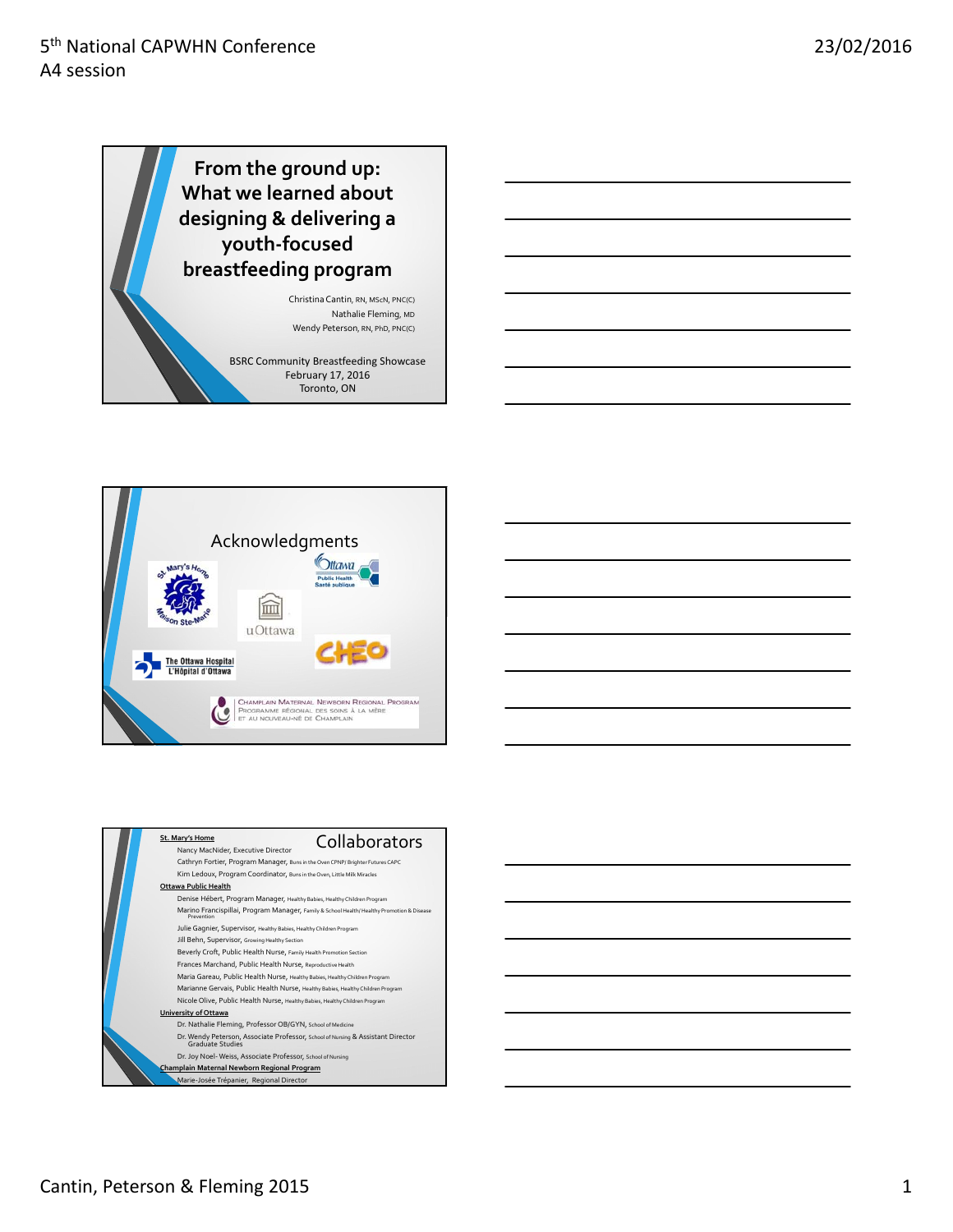



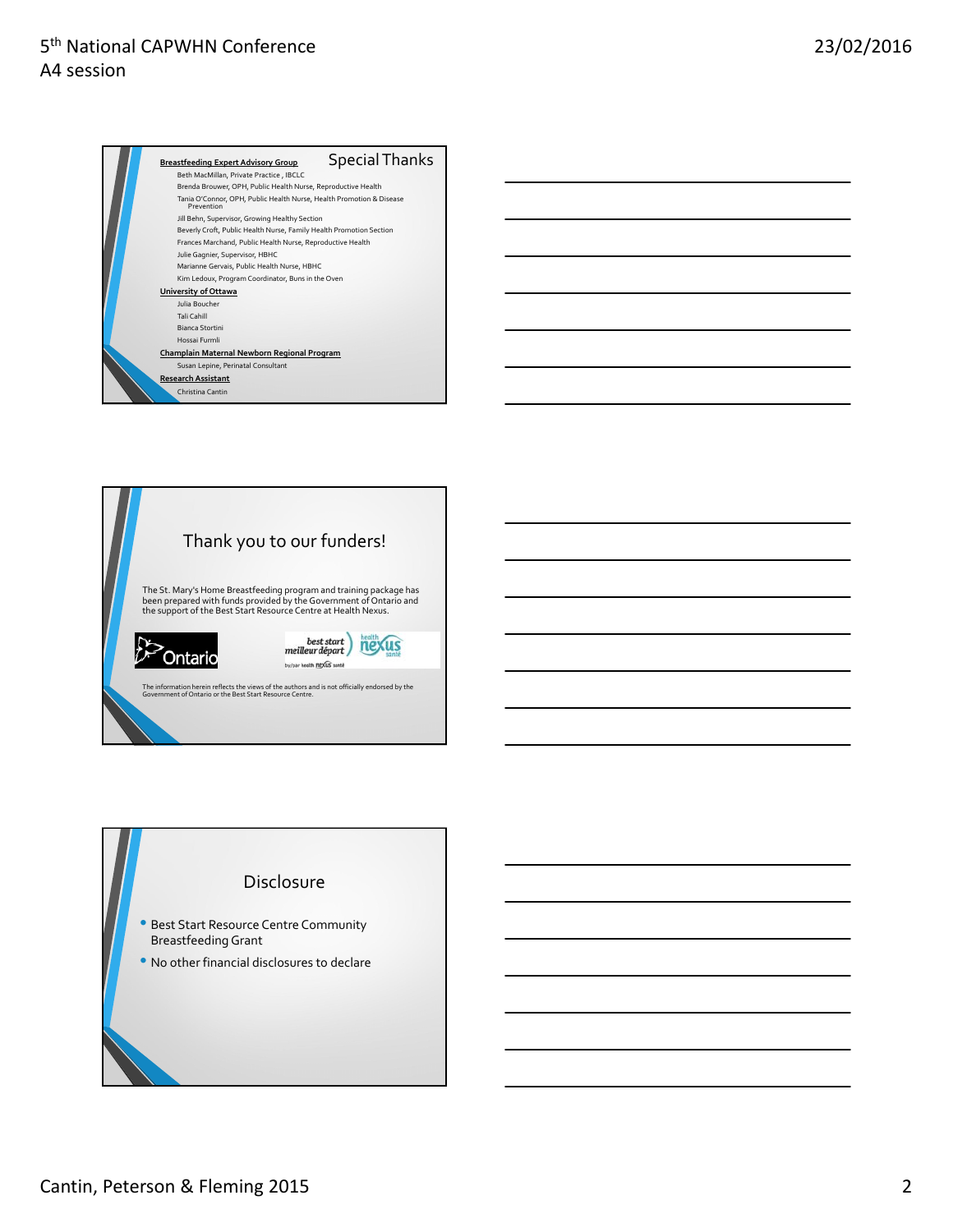#### Learning Objectives

- To describe the characteristics of <sup>a</sup> breastfeeding program that are of importance to young mothers
- To describe preliminary results of the breastfeeding program evaluation
- To share "lessons learned"in the development & implementation of this youth‐informed breastfeeding program

#### Background

#### Rates of exclusive BF at discharge

- <20 years of age (51.2%)
- 30-34 years (65%)

#### Factors significantly associated with BF

- intention to breastfeed; prenatal classes attendance
- living in <sup>a</sup> higher income neighbourhood
- having <sup>a</sup> spontaneous vaginal delivery
- non-smoker, not using substances during pregnancy
- not having any pre-existing health problems or obstetrical complications

(Best Start Resource Centre, 2015; Dodgson, et al., 2003; Fleming et al., 2012; 2013; Leclair, et (B., 2015; Lizarraga, et al., 1992; Misra, 8. James, 2000; Ottawa Public Healt, 1992; Misra, 8. Sethi, 2006; Ottawa Public H

# Background cont'd Higher rates of initiation & continuation reported by young mothers who received breastfeeding education & support Ideal programs/interventions specifically designed for young mothers has yet to be determined • Prenatal education • Peer / lay / professional support

• Need to tailor support

(Dyson et al., 2005; Lumbiganon et al., 2012; Renfrew et al., 2012)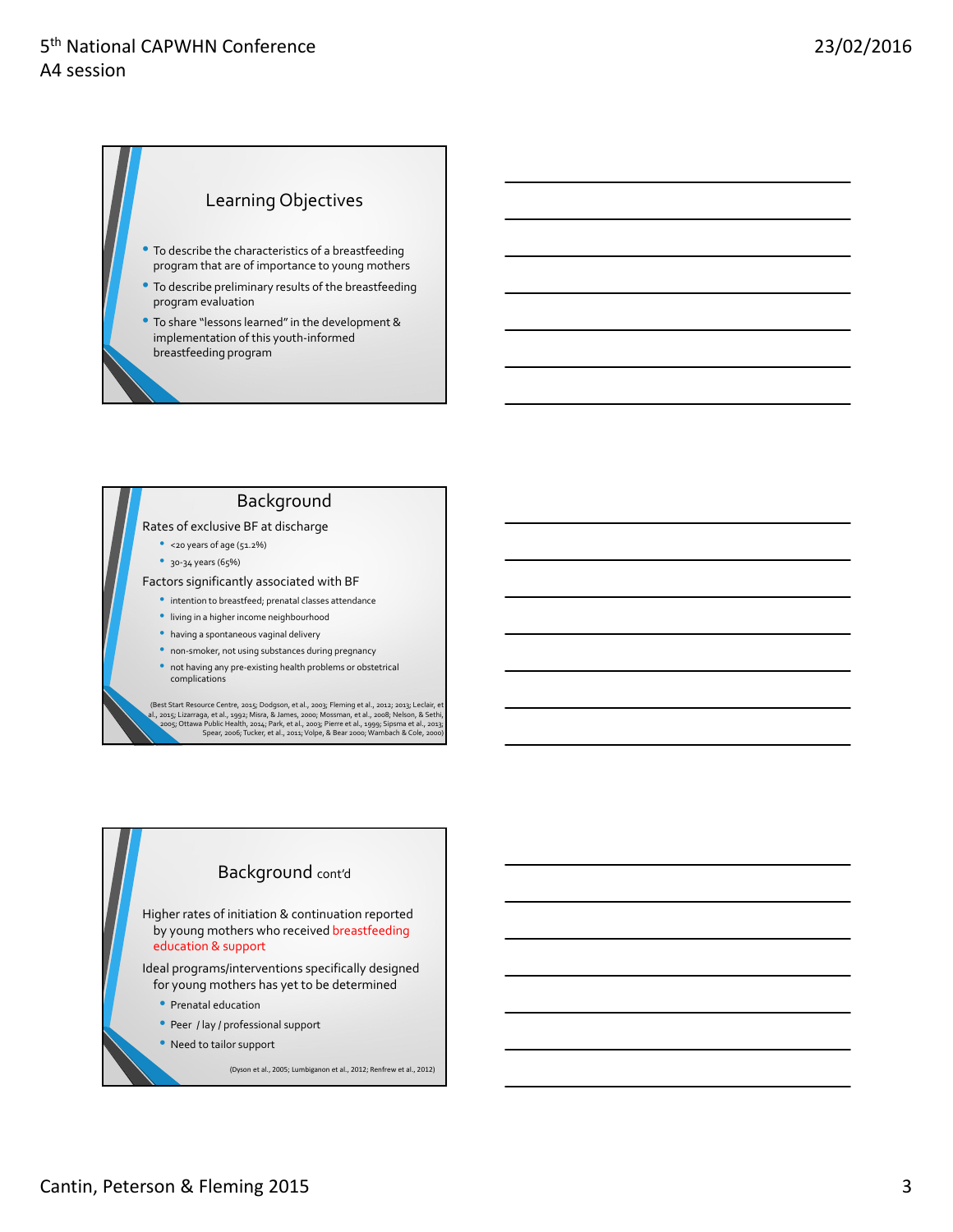







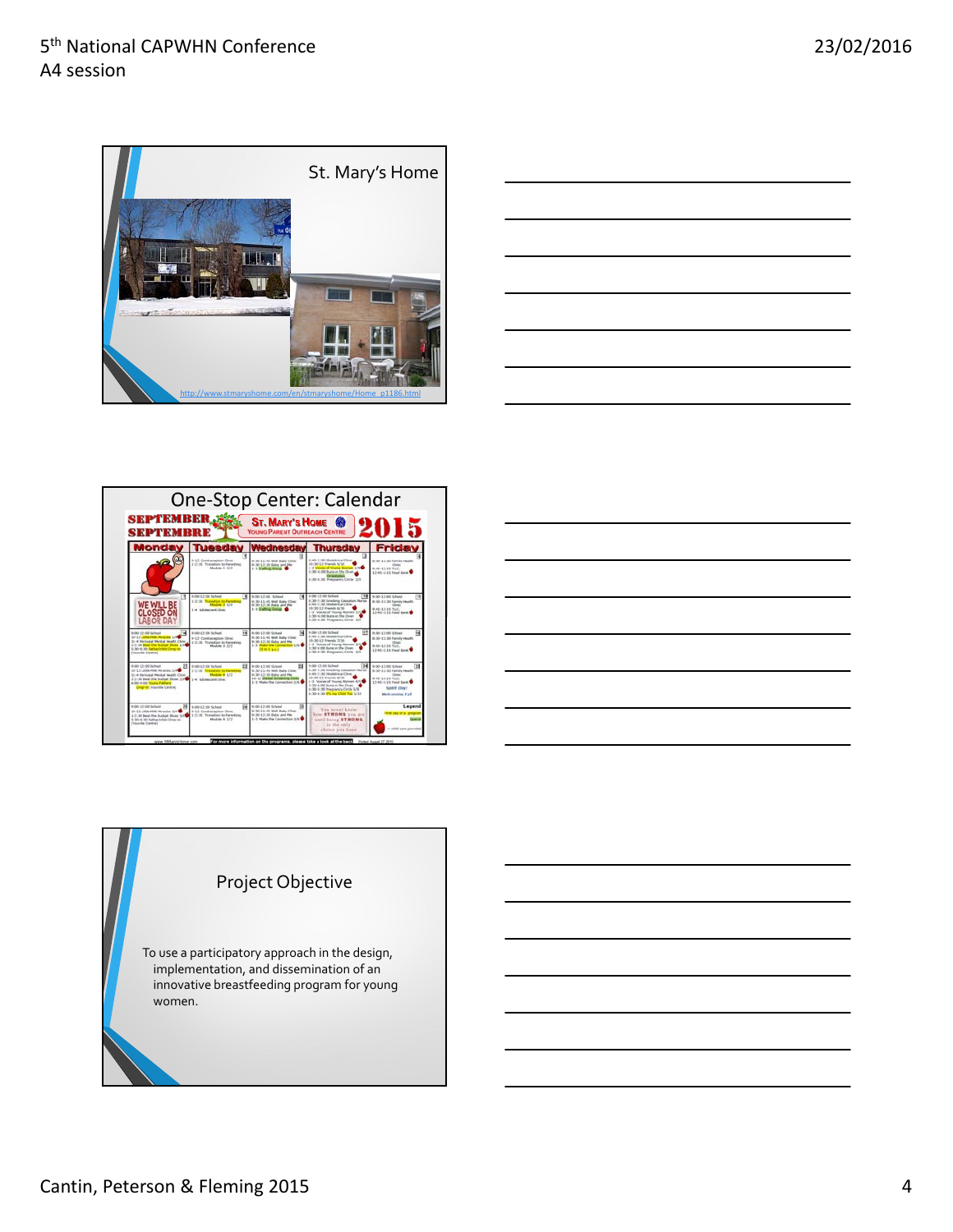| Breastfeeding Program: Three Components |                                                                                               |                                                                                                            |                                                                                                                                |                                                              |  |  |
|-----------------------------------------|-----------------------------------------------------------------------------------------------|------------------------------------------------------------------------------------------------------------|--------------------------------------------------------------------------------------------------------------------------------|--------------------------------------------------------------|--|--|
| <b>Activities</b>                       | <b>Objective</b>                                                                              | Outputs                                                                                                    | <b>Short Term</b><br>Goals                                                                                                     | <b>Long Term Goals</b>                                       |  |  |
| Prenatal<br>Classes                     | Normalize BF<br>Provide evidence -<br>based info re<br>benefits of BF &<br>how to get started | -Determine &<br>finalize content.<br>-Review with class<br>facilitators<br>-Relevant portions<br>printed   | -BF class<br>content aligned<br>with hest<br>practice<br>-Class<br>facilitators feel<br>confident using<br>content &<br>format | To increase the<br>intention &<br>duration of                |  |  |
| Peer<br>Support                         | Early & ongoing<br>support for BF                                                             | -Design BF peer<br>support group<br>- Identify program<br>coordinator<br>- Training to peer<br>mom leaders | -Key format &<br>components<br>identified                                                                                      | breastfeeding<br>in young<br>women $\leq 25$<br>years of age |  |  |
| Staff<br>training                       | To create a<br>supportive<br>environment for BF                                               | 2 x 2 hour training<br>sessions                                                                            | -80% report<br>increase in<br>knowledge                                                                                        |                                                              |  |  |





|  | Focus Group Demographics n= 16 |             |                             |  |  |
|--|--------------------------------|-------------|-----------------------------|--|--|
|  |                                |             |                             |  |  |
|  | Maternal age                   | 21 years    | Range 20-24                 |  |  |
|  | Pregnant                       |             | Range 5-36 weeks            |  |  |
|  | Parenting                      | 11          | 1-4 children                |  |  |
|  | Relationship                   | Single      | 6                           |  |  |
|  |                                | Coupled     | 10                          |  |  |
|  | Baby's age<br>(currently BF)   | 2-11 months |                             |  |  |
|  | BF experience-<br>previous     | 6           | Range 2 days to 7<br>months |  |  |

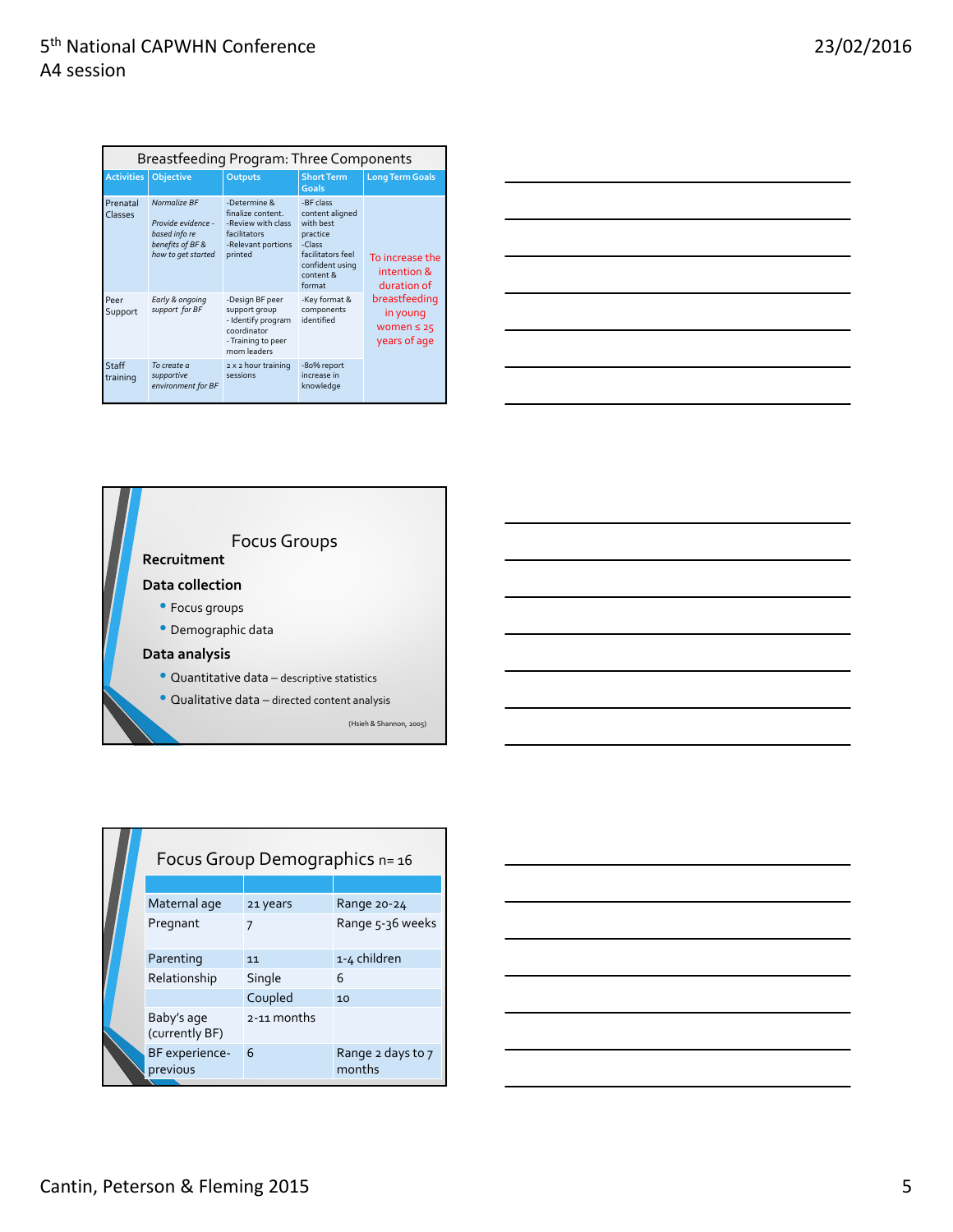### Results: Focus Group Themes

- 1. Overall knowledgeable about benefits of BF
- 2.Need for program
- 3. Information to be included in future programming
- 4. Feasibility of peer support
- 5. Prenatal connections
- 6. Program Format

#### **1‐ Knowledgeable about the benefits of BF**

• Benefits/advantages for mom & baby

• Bonding & connection

*"It's[formula]such a waste of money for something that you produce yourself and honestly like it'sreally good for the baby so why not just [breastfeed]"*

#### **2‐ Need for a program**

• Critical times for support were identified

• Ongoing support was requested

*"Because if it's just a onetime thing then not everyone could always make it or you don't alwayslearn the first time or get comfortable with it the first time"*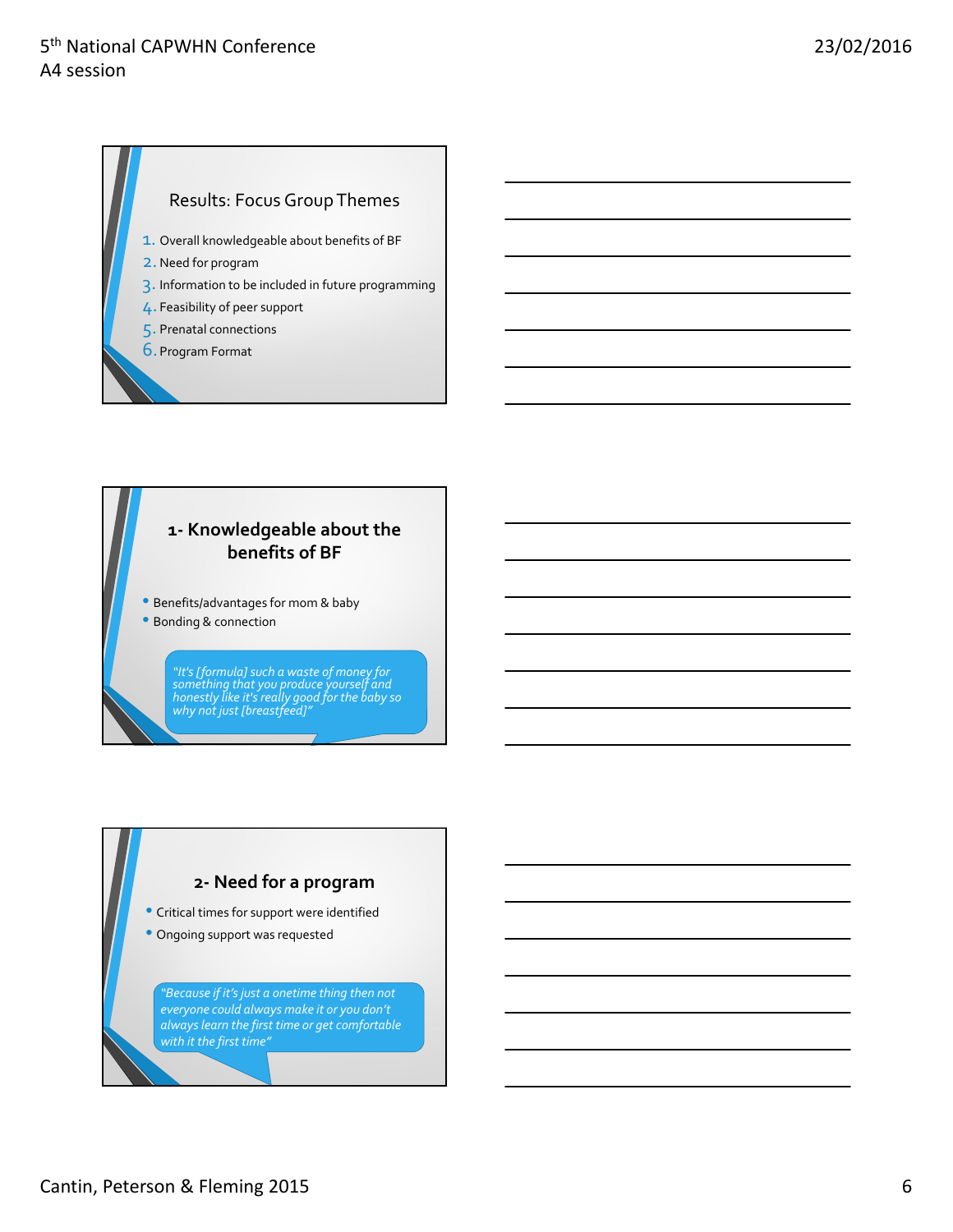# **3‐ Information to be included in future programming**

- Troubleshooting breastfeeding difficulties
- Accessing professional support in the community
- Additional topics not covered in prenatal classes
- Breastfeeding in public

*"Don't be ashamed, you're feeding your baby, you're lucky you have that bond, continue on, be proud"*

#### **4‐ Feasibility of peer support**

- •Young women who are available/ interested/ qualified to be peer supporters
- Wanted moms who were passionate, educated "*and not motivated for the wrong reasons"*
- •Volunteer vs paid role

*"…a mix of mums with experience and a mix of mums who have no clue because … I think it'll help them out a lot, they won't feel judged, they won't feelso alone. They won't feel like, you know, they're*

#### **5‐ Prenatal Connections**

• Important to establish <sup>a</sup> connection/ relationship with professionals & peer support before birth of the baby

*"It [connection] was already there when I was pregnant so I was able to see the lactation consultant and talk to her personally afterwards because I had already known her … I feel like you need to have some sort of connection with them to really open up and be able to ask questions and get the answers that you need."*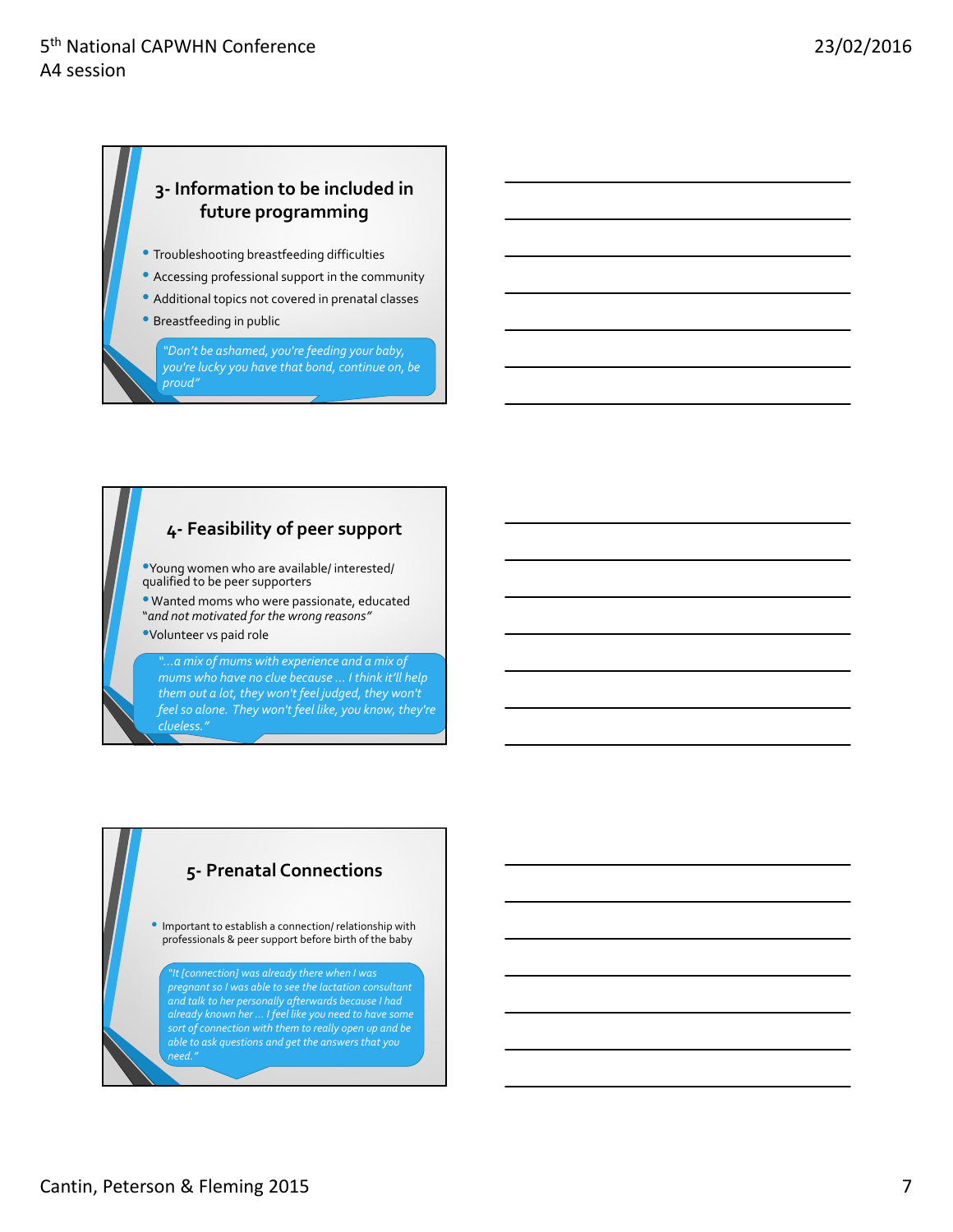## **6‐ Program Format**

- Face to face
- Mixed group pregnant & breastfeeding moms
- Lunch included
- 4-6 weeks with set topics each week (interactive; live demonstrations)
- Availability of transportation & childcare
- Ongoing support after the <sup>6</sup> weeks
- Professional leader present



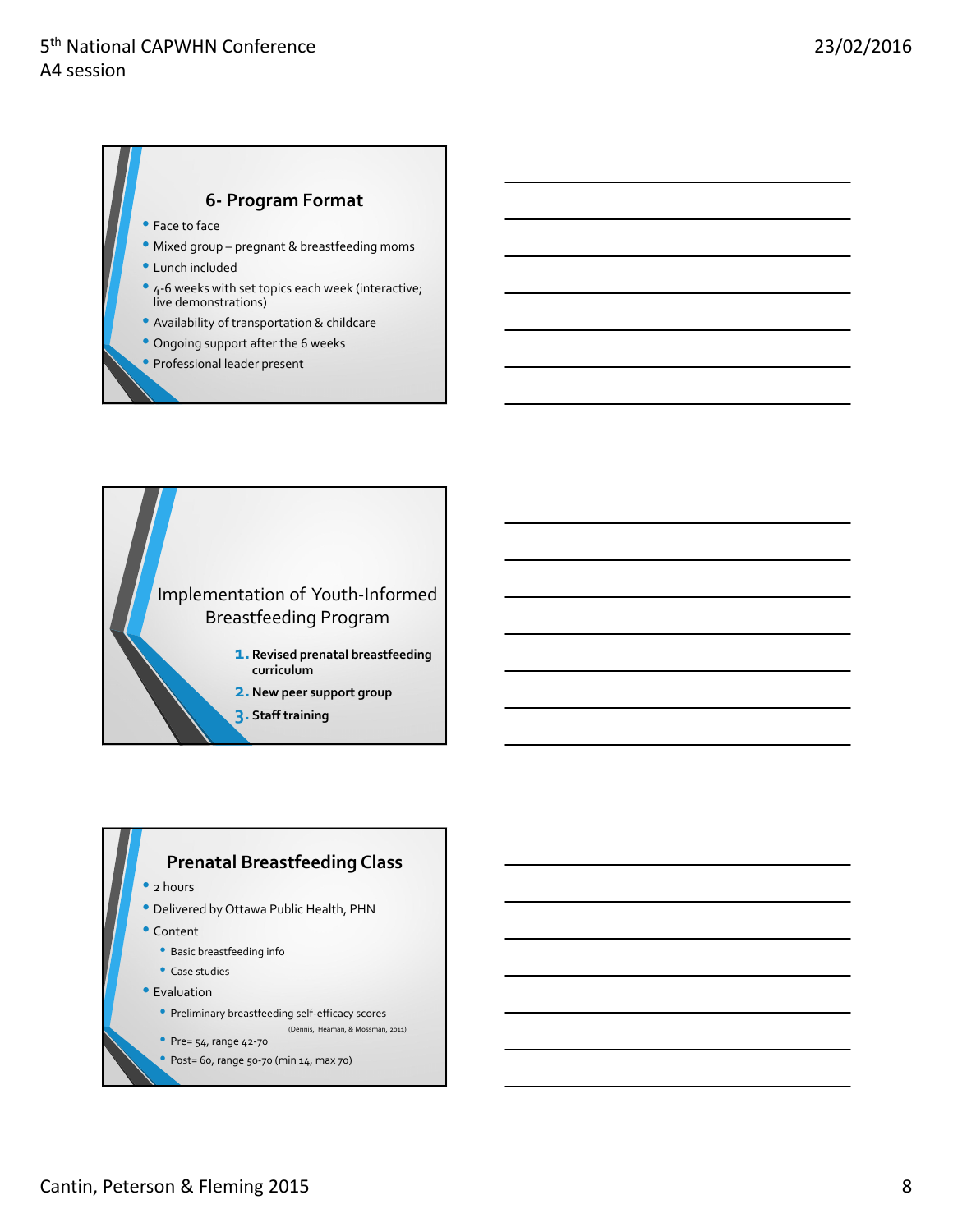





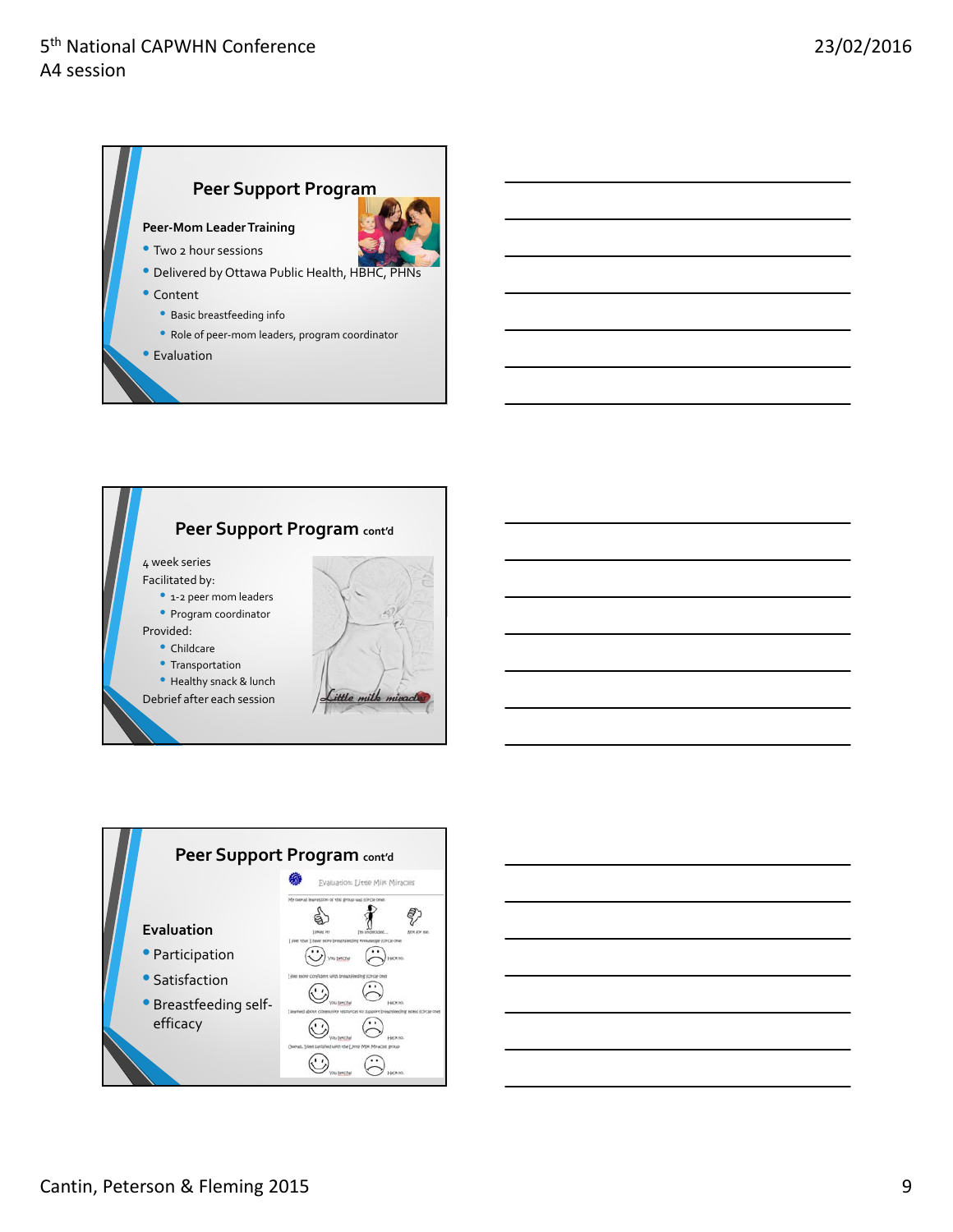



#### **Lessons Learned**

- Time intensive to engage young clients but their input is invaluable
- Public Health Nurses were ideal partners to offer the peer‐mom training & staff training
- Police records check <sup>a</sup> barrier for peer mom leaders
- Clearly identify promotion strategy
- Engage staff earlier in the process

#### **Next Steps**

- Maintain & expand BF program
	- Continued recruitment & promotion
	- Additional peer‐mom leader training
	- Application for additional funds to roll out program in other centres
- Continued BF self‐efficacy evaluation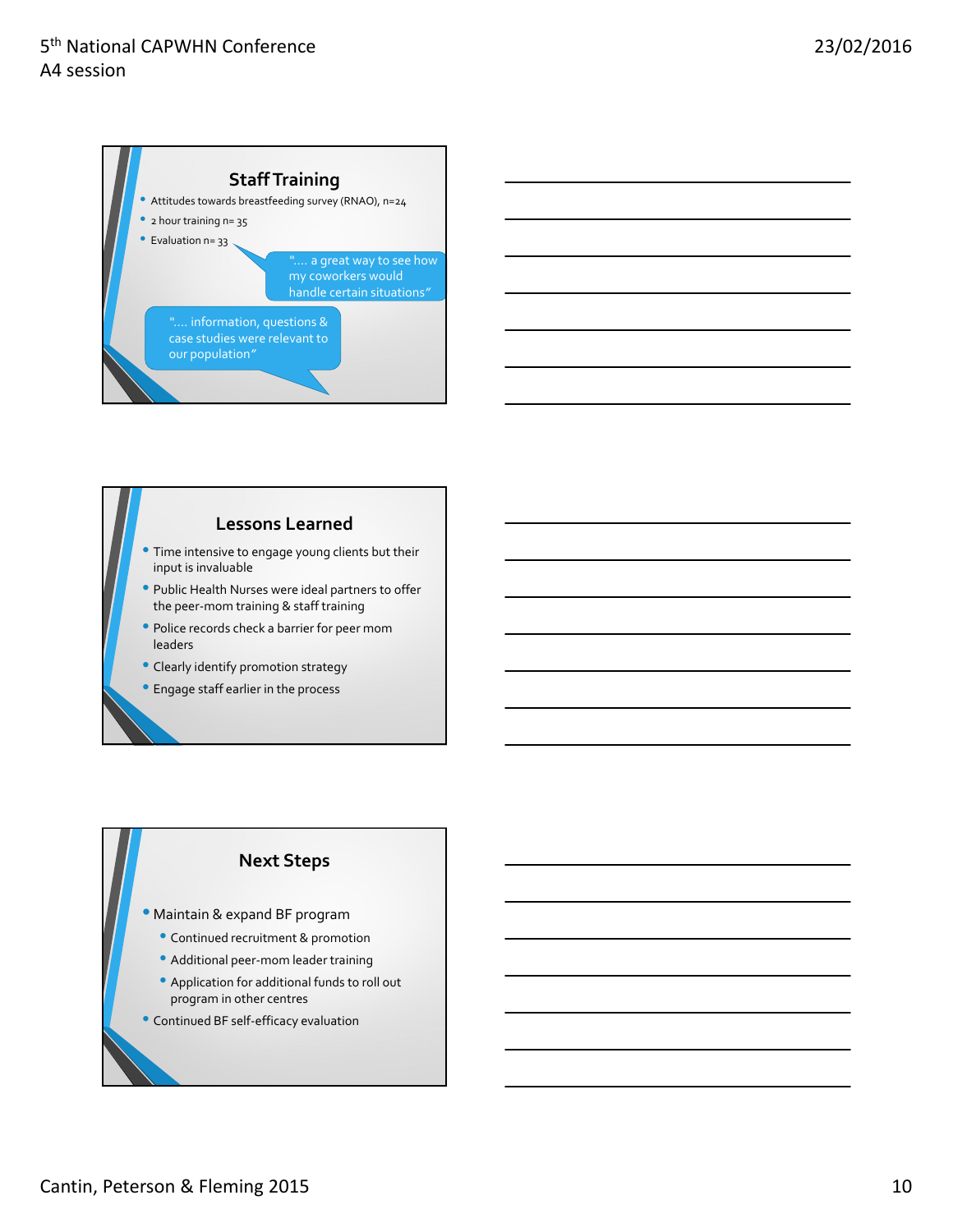



#### References

Best Start Resource Centre (2015). Populations with lower rates of breastfeeding: A summary of findings. Toronto, ON: author

- Dodgson, J. E., Codier, E., Kaiwi, P., Oneha, M. F., & Pagano, I. (2003). Breastfeeding patterns in a community of Native Hawaiian mothers participating in WIC. *Family & Community Health*, 2 Suppl,  $546 - 58$ .
- Dyson, L., McCormick, F.M., & Renfrew, M.J. (2005). Interventions for promoting the initiation of<br>breastfeeding. *Cochrane Database of Systematic Reviews, Issue 2. Art. No.: CDoo1688. DOI: 10.1002/14651858.CD001688.pub2.*
- Fleming, N., Ng, N., Osborne, C., Biederman, S., Abdool, S.Y., Dy, J., Rennicks White, R., & Walker, M.<br>(2013). Adolescent pregnancy outcomes in the province of Ontario: A cohort study. *Journal of*<br>Obstetrics & Gynaecolog
- Fleming, N., Tu, X., & Black, A. (2012). Improved obstetrical outcomes for adolescents in a community-<br>based outreach program: A matched cohort study. *Journal of Obstetrics & Gynaecology Canada*, *34*(12):1134‐40.
- Hsieh, H‐F., & Shannon, S.E. (2005).Three approaches to qualitative content analysis. *Qualitative Health Research, 15(9): 1277‐1288.*
- Leclair, E., Robert, N., Sprague, A. E., & Fleming, N (2015). Factors associated with breastfeeding<br>initiation in adolescent pregnancies: A cohort study. *Journal of Pediatric and Adolescent Gynecology*, 28(6). 516-521. doi:1

Lizarraga, J. L., Maehr, J. C., Wingard, D. L., & Felice, M. E. (1992). Psychosocial and economic factors associated with infant feeding intentions of adolescent mothers. *The Journal of Adolescent Health, 8*, 676– 681.

Lumbiganon, P., Martis, R., Laopaiboon, M., Festin, M.R., Ho, J.J., & Hakimi, M. (2012). Antenatal<br>breastfeeding education for increasing breastfeeding duration. *Cochrane Database of Systematic Reviews,*<br>*Issue 9. Art. No* 

Misra, R., & James, D. C. (2000). Breast-feeding practices among adolescent and adult mothers in the<br>Missouri WIC population. *Journal of the American Dietetic Association, 9*, 1071–1073.

Mossman, M., Heaman, M., Dennis, C., L., & Morris, M. (2008).The influence of adolescent mothers'

breastfeeding confidence and attitudes on breastfeeding initiation and duration. *Journal of Human Lactation, 24*(3): 268‐277. Nelson, A. & Sethi, S. (2005).The breastfeeding experiences of Canadian teenage mothers. *Journal of*

*Obstetric,Gynecologic, and Neonatal Nursing, 34*: 615 – 624.

Ottawa Public Health. (2014). State of Ottawa's health, 2014. Ottawa, ON: Ottawa Public Health.

Park, K., Meier, E., & Song, W. (2003). Characteristics of teenage mothers and predictors of breastfeeding initiation in the Michigan WIC program in 1995. *Journal of Human Lactation,19*: 50‐56.

Pierre, N., Emans, S. J., Obeidallah, D. A., Gastelum, Y., DuRant, R. H., Moy, L. K., Hauser, S. T., Paradise, J.,<br>& Goodman, E. (1999). Choice of feeding method of adolescent mothers: does ego development play a<br>role? *Jo* 

Renfrew, M.J., McCormick, F.M., Wade, A., Quinn, B., & Dowswell, T. (2012). Support for healthy<br>breastfeeding mothers with healthy term babies. *Cochrane Database of Systematic Reviews, Issue 5. Art.*<br>No.: CDoo1141. DOI: 1